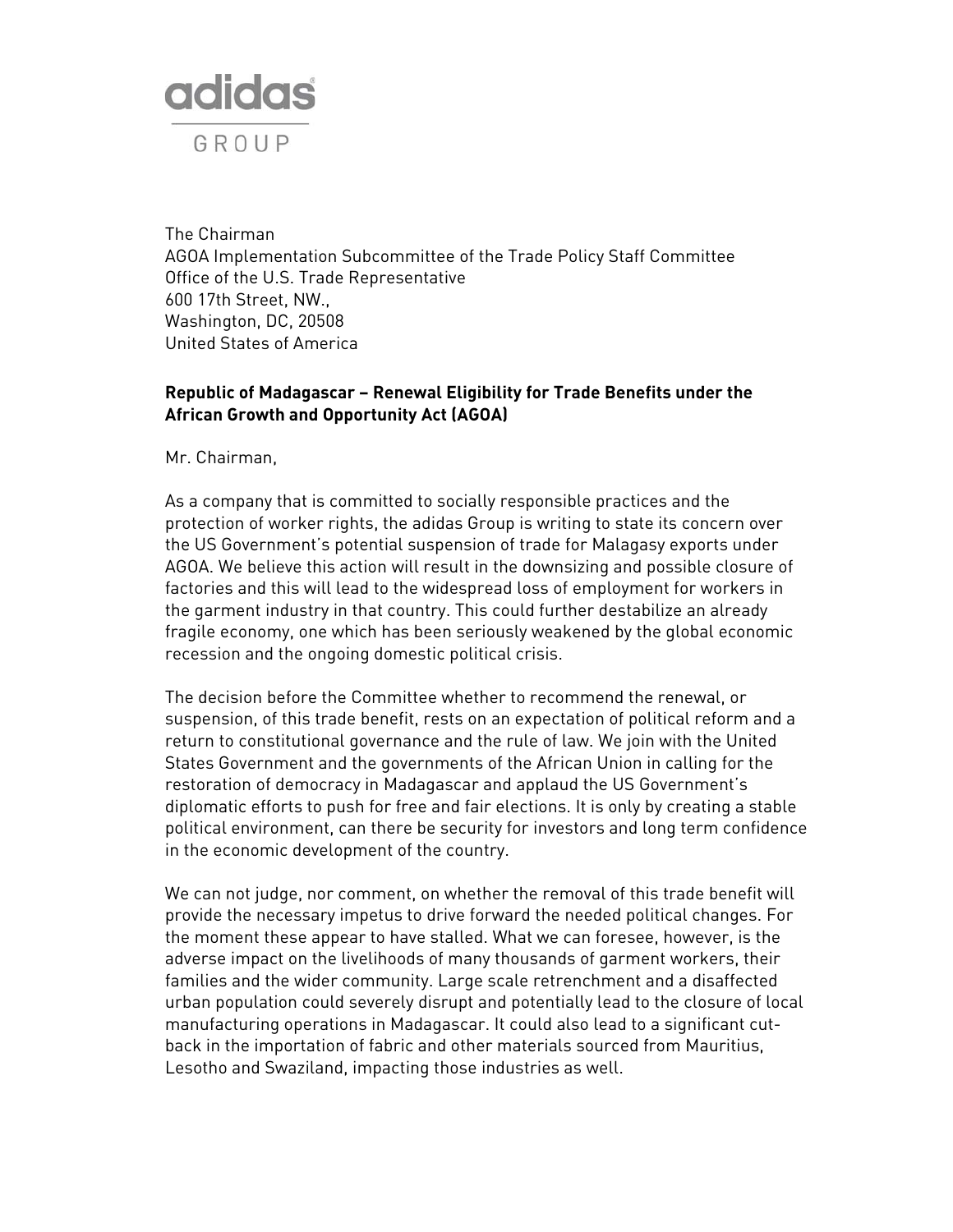

In June 2009 the World Bank identified the garment industry as one sector of the Madagascan economy "vulnerable to the decline in demand on international markets and to the domestic political uncertainty".1 The World Bank went on to report on factory closures triggered by the global slowdown, and the growing reluctance of many international firms operating in Madagascar to take new orders because of the uncertainty surrounding AGOA. The World Bank noted that "while the weight of the textile industry is [relatively] low in the Madagascar economy, it accounts for 42 percent of exports and for an estimated 100,000 jobs, highly visible in the urban centers of Antananarivo and Antsirabe."<sup>2</sup>

Madagascar is a deeply impoverished country - ranked a lowly 143 out of 177 countries in the UNDP's 2007/2008 Human Development Report.<sup>3</sup> It is also a country facing severe recession. The tourism sector, for instance, is "in disarray, with the cancellation of tours, leading to a rise in layoff estimated at 80% of the workforce."4 Given the marked decline in tourism, the suspension of AGOA dutyfree status at this time has the potential to significantly impact one of the few remaining sources of formal employment in Madagascar. We would therefore respectfully ask the Sub-Committee, in formulating its recommendations to the President, to consider closely the implications of such a decision on the textile and apparel sector and on the wellbeing and livelihood of the workers, their families and the broader community who are dependent on that industry.

We look forward with interest to hearing the outcome of your deliberations and to the President's final decision on the continued eligibility of Madagascar to trade benefits under AGOA.

We would be happy to furnish additional information, if required, or to meet with members of the sub-committee to answer questions, if this would be helpful.

Sincerely,

 $\overline{a}$ 

General Counsel adidas Group

<sup>1</sup> World Bank, 'MADAGASCAR – ECONOMIC UPDATE: A Transition… but Challenges are coming soon', June 2009. 2 Ibid

<sup>3</sup> See United Nations Development Program, 2008 Statistical Update for Madagascar, The Human Development Index going beyond income http://hdrstats.undp.org/en/2008/countries/country\_fact\_sheets/cty\_fs\_MDG.html

<sup>4</sup> World Bank, 'MADAGASCAR – ECONOMIC AND POLITICAL UPDATE: FROM A POLITICAL CRISIS TO AN ECONOMIC DECLINE? ', April 2009.